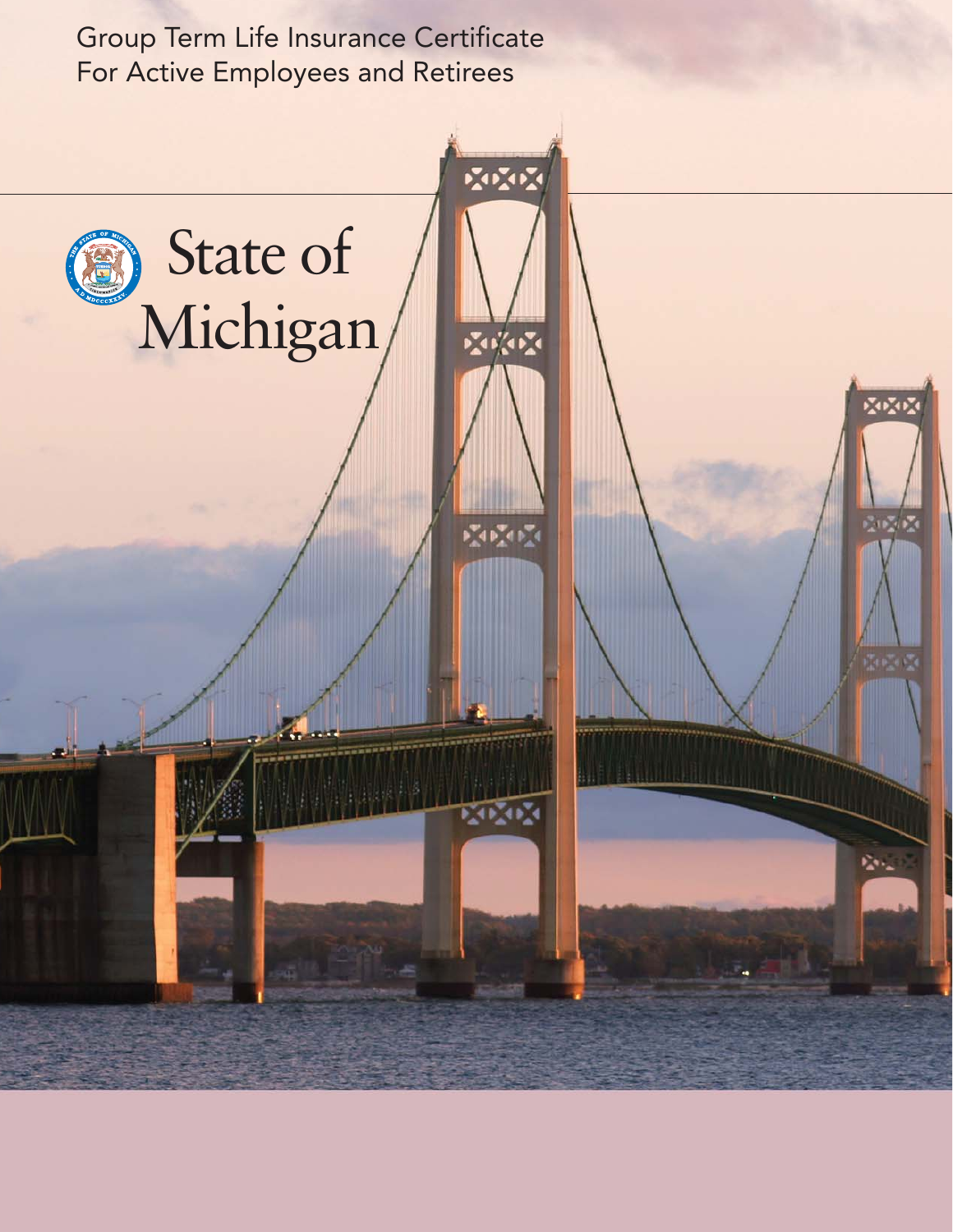# **Employee Group Term Life Certificate of Insurance**

**Minnesota Life Insurance Company** - A Securian Company 400 Robert Street North • St. Paul, Minnesota 55101-2098

Effective January 1, 2018

# **Read Your Certificate Carefully**

You are insured under the group policy identified on the specifications page, for benefits described in this certificate, subject to all provisions of this certificate. This certificate is issued to you under the group policy and it includes the terms and provisions of the group policy that describe your insurance. This certificate is an important

document and should be kept in a safe place. This certificate replaces any previous certificates issued to you under the group policy.

This certificate is a part of the group policy. The group policy is a contract between Minnesota Life and the policyholder and may be changed or ended without your consent or notice to you.

Sayl. thistine Olafh M. Hen

Secretary **President** 

### **TABLE OF CONTENTS**

#### **GROUP TERM LIFE CERTIFICATE OF INSURANCE**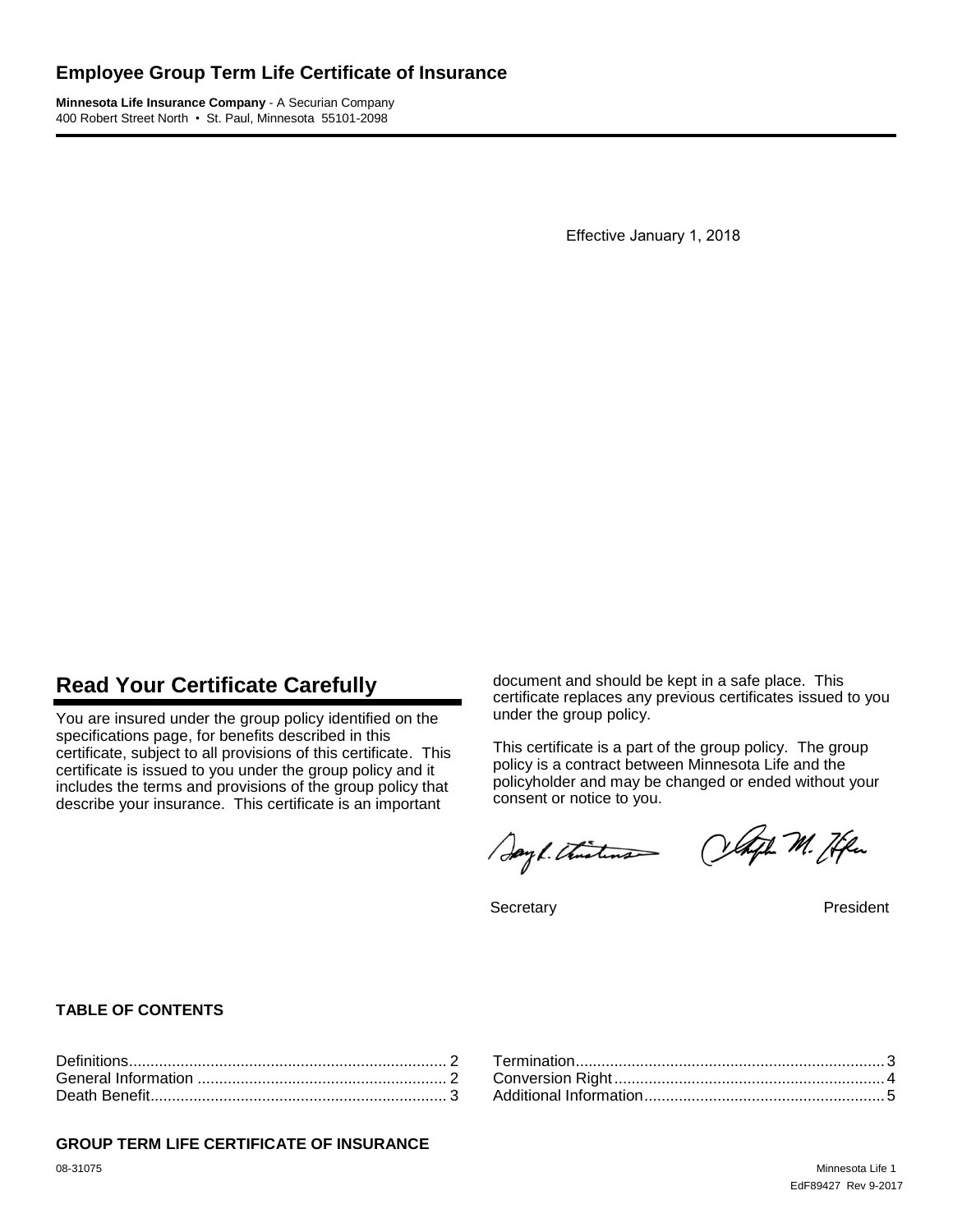# **GENERAL INFORMATION**

| <b>POLICYHOLDER:</b>                             | State of Michigan                                                                                                                                                                                                                                                                                                     |  |  |
|--------------------------------------------------|-----------------------------------------------------------------------------------------------------------------------------------------------------------------------------------------------------------------------------------------------------------------------------------------------------------------------|--|--|
| <b>POLICY NO.:</b>                               | 33667-G                                                                                                                                                                                                                                                                                                               |  |  |
| <b>PROGRAM DATE:</b>                             | October 1, 2008. This certificate describes the benefits under the group policy as of the<br>program date. This Specifications page represents the plan of insurance in effect as of<br>January 1, 2018.                                                                                                              |  |  |
| <b>GROUP:</b>                                    | The group is composed of the following:                                                                                                                                                                                                                                                                               |  |  |
|                                                  | 1. Any active employee in the category of classified State service with an appointment<br>of at least 720 hours duration, but excluding employees with non-career<br>appointments and those working less than 40% of full time.                                                                                       |  |  |
|                                                  | 2. Any active official or active unclassified employee of the State who has been<br>approved for coverage by the Civil Service Commission.                                                                                                                                                                            |  |  |
|                                                  | 3. Any retired employee or official who was insured under Policy No. 33667-G, or any<br>policy replaced by Policy No. 33667-G, just prior to entry into a State Retirement<br>System.                                                                                                                                 |  |  |
|                                                  | 4. A Wayne County employee who:                                                                                                                                                                                                                                                                                       |  |  |
|                                                  | (a) was a State Judicial Council employee on October 1, 1996 and whose<br>employment was transferred to the Recorder's Court on October 1, 1996; and<br>(b) whose employer subsequently became the Wayne County Clerk's Office;                                                                                       |  |  |
|                                                  | will be considered to be an eligible employee under this policy. Coverage under this<br>policy shall terminate at such time as employment with the Wayne County Clerk's<br>Office terminates, unless the employee retires, at which time the amount of coverage<br>will be subject to the retiree reduction schedule. |  |  |
| <b>CONTRIBUTORY/</b><br><b>NONCONTRIBUTORY:</b>  | Employee term life insurance and accidental duty death insurance is noncontributory<br>insurance, except as noted in the certificate for those on layoff or leave of absence.<br>Dependents insurance is contributory insurance except for dependents insurance for<br>retirees, which is noncontributory insurance.  |  |  |
| <b>CHANGES IN BASIC</b><br><b>ANNUAL SALARY:</b> | Your insurance amount will automatically be adjusted whenever your basic annual salary<br>changes. Increases in insurance amounts are subject to the actively at work requirement.                                                                                                                                    |  |  |

### **PLAN OF INSURANCE**

#### **EMPLOYEE TERM LIFE INSURANCE**

**Eligible Class Amount of Insurance**

All eligible active employees other than physicians represented by the UAW

Two times your basic annual salary, the result rounded to the next higher \$1,000 if not already a multiple thereof, with a minimum of \$10,000 and a maximum of \$200,000.

#### **Or, if you select the Reduced Benefit Plan:**

One times your basic annual salary, rounded to the next higher \$1,000 if not already a multiple thereof, with a minimum of \$10,000 and a maximum of \$50,000.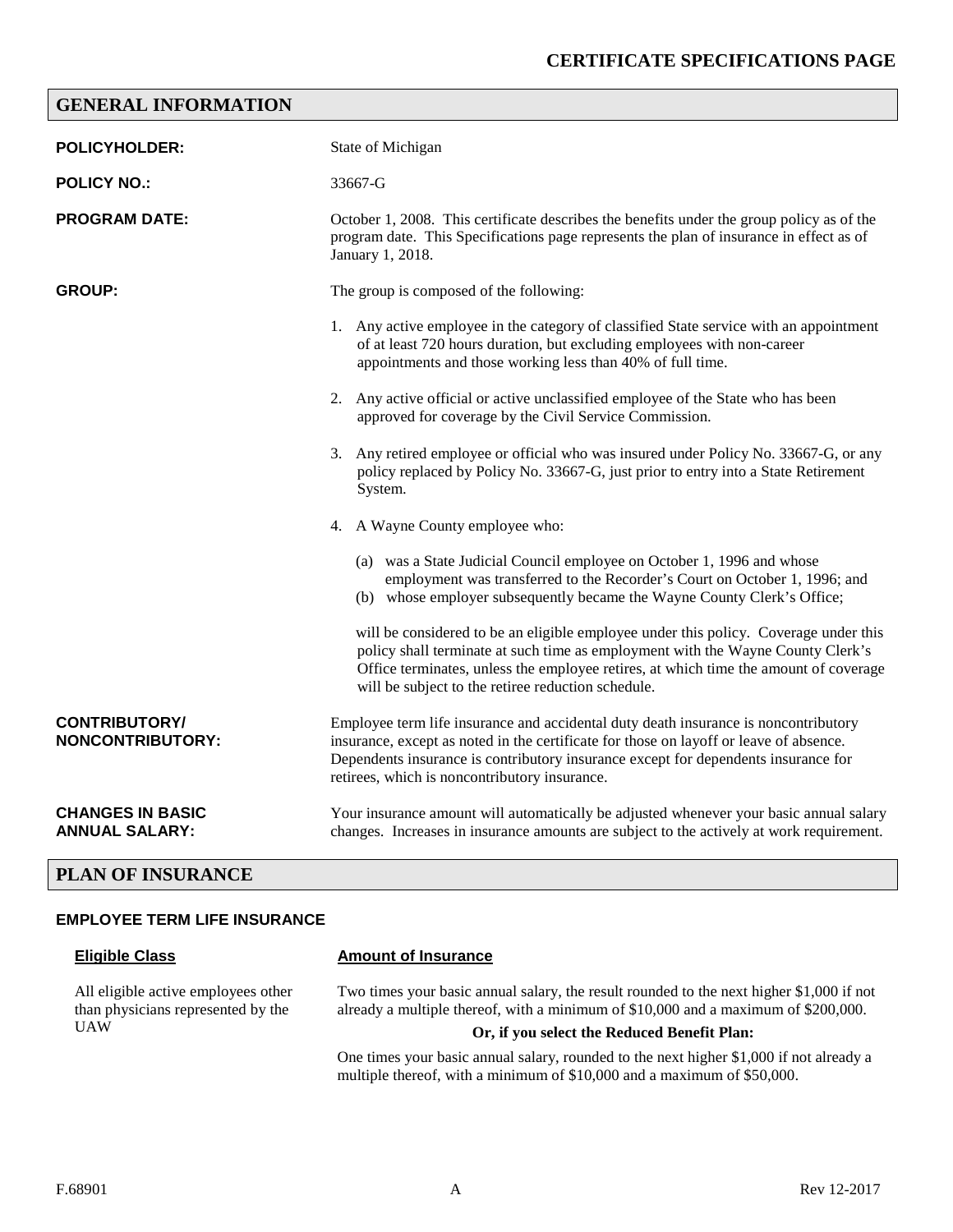All eligible active physicians represented by the UAW Two times your basic annual salary, the result rounded to the next higher \$1,000 if not already a multiple thereof, with a minimum of \$10,000 and no maximum. **Or, if you select the Reduced Benefit Plan:** One times your basic annual salary, rounded to the next higher \$1,000 if not already a multiple thereof, with a minimum of \$10,000 and a maximum of \$50,000. All eligible retirees 25% of your life insurance in force immediately prior to retirement. This amount is rounded to the next higher \$100, provided you retired after July 1, 1974.

# **EMPLOYEE ACCIDENTAL DUTY DEATH INSURANCE**

| <b>Eligible Class</b>                                                                                              | <b>Amount of Insurance</b> |
|--------------------------------------------------------------------------------------------------------------------|----------------------------|
| All eligible active employees other<br>than Michigan State Employees<br>Association (MSEA) bargaining<br>employees | \$100,000                  |
| All eligible active Michigan State<br><b>Employees Association (MSEA)</b><br>bargaining employees                  | \$150,000                  |

#### **DEPENDENTS TERM LIFE INSURANCE**

| <b>Eligible Class</b>           | <b>Amount of Insurance</b> |                      |                      |
|---------------------------------|----------------------------|----------------------|----------------------|
| All eligible active employees   | Plan F:                    | Spouse:<br>Children: | \$1,500<br>\$1,000   |
| All eligible active employees   | Plan G:                    | Spouse:<br>Children: | \$5,000<br>\$2,500   |
| All eligible active employees   | Plan H:                    | Spouse:<br>Children: | \$10,000<br>\$5,000  |
| All eligible active employees   | Plan K:                    | Spouse:<br>Children: | \$25,000<br>\$10,000 |
| All eligible active employees   | Plan L:                    | Spouse:<br>Children: | None<br>\$10,000     |
| All eligible active employees   | Plan M:                    | Spouse:<br>Children: | \$50,000<br>\$15,000 |
| All eligible active employees   | Plan N:                    | Spouse:<br>Children: | None<br>\$15,000     |
| All eligible retired employees* |                            | Spouse<br>Children:  | \$1,000<br>\$1,000   |

\*A retiree must have been insured for Plan F, G, H, K or L, M, N immediately prior to retirement in order to be eligible for the retiree dependents plan.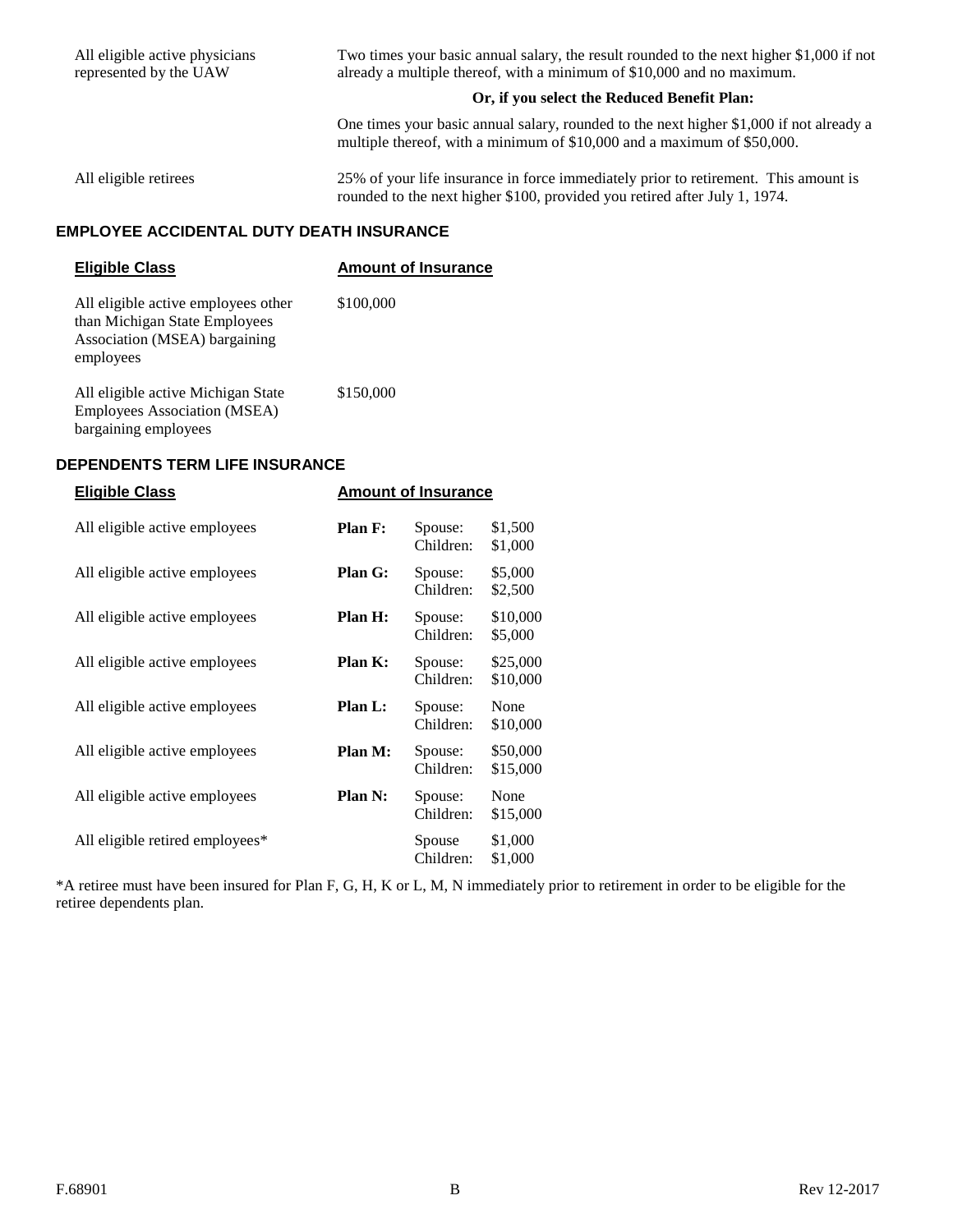# **Definitions**

### **application**

Your application for insurance under the group policy.

#### **associated employer**

Any employer which is designated by the policyholder and agreed to by us to participate under the group policy. When an associated employer ceases its participation under the policy, the policy shall be considered to be terminated for all employees of the associated employer. All provisions related to the policy terminating will apply to such employees.

#### **basic annual salary**

For Fire Crash/Rescue Officers for the Department of Military Affairs: basic hourly rate times 2,740.5.

For all other employees: basic hourly rate times 2088.

#### **contributory insurance**

Insurance for which you are required to make premium contributions.

#### **employee**

An individual who is employed by the policyholder or by an associated employer.

#### **employer**

The policyholder or any designated associated employer.

#### **insured**

A person who is eligible for and becomes insured according to the terms of this certificate, including any supplements to this certificate.

#### **non-work day**

A day on which you are not regularly scheduled to work, including scheduled time off for vacations, personal holidays, weekends and holidays, and approved leaves of absence for non-medical reasons.

Non-work day does not include time off for medical leave of absence, temporary layoff, employer suspension of operations in total or in part and any time off due to sickness or injury including sick days, short-term disability, or long term disability.

#### **noncontributory insurance**

Insurance for which you are not required to make premium contributions.

#### **pay status**

The period of time during which you receive your earnings because you are actively employed or using accumulated leave time.

#### **policyholder, State**

State of Michigan.

#### **specifications page**

The outline which summarizes your coverage under the policyholder's plan of insurance. The specifications page is located at the front of this booklet.

#### **we, our, us**

Minnesota Life Insurance Company.

#### **you, your, certificate holder**

An insured employee.

# **General Information**

#### **What is your agreement with us?**

You are insured under the group policy identified on the specifications page, subject to all provisions of this certificate.

Your application is deemed a part of this certificate. Any statements made in your application will, in the absence of fraud, be considered representations and not warranties. Also, any statement made will not be used to void your insurance nor defend against a claim unless the statement is contained in the application attached to your certificate.

#### **Can this certificate be amended?**

Yes. This certificate may be amended if the policyholder and we agree to the change. Any amendment will be without prejudice to any claim incurred for benefits prior to the effective date of the amendment.

#### **Who is eligible for insurance?**

You are eligible if you:

- (1) are a member of the group and of an eligible class as defined in the specifications page; and
- (2) meet the actively at work requirement as shown in the section entitled "What is the actively at work requirement?".

#### **Are retired employees eligible for insurance?**

Yes. Retired employees are eligible as described in the specifications page. The actively at work requirement does not apply to a retired employee

#### **What is the actively at work requirement?**

To be eligible to become insured or to receive an increase in the amount of insurance, you must be actively at work performing your customary duties at the employer's normal place of business, or at other places the employer's business requires you to travel.

If you are not actively at work on the date coverage would otherwise begin, or on the date an increase in your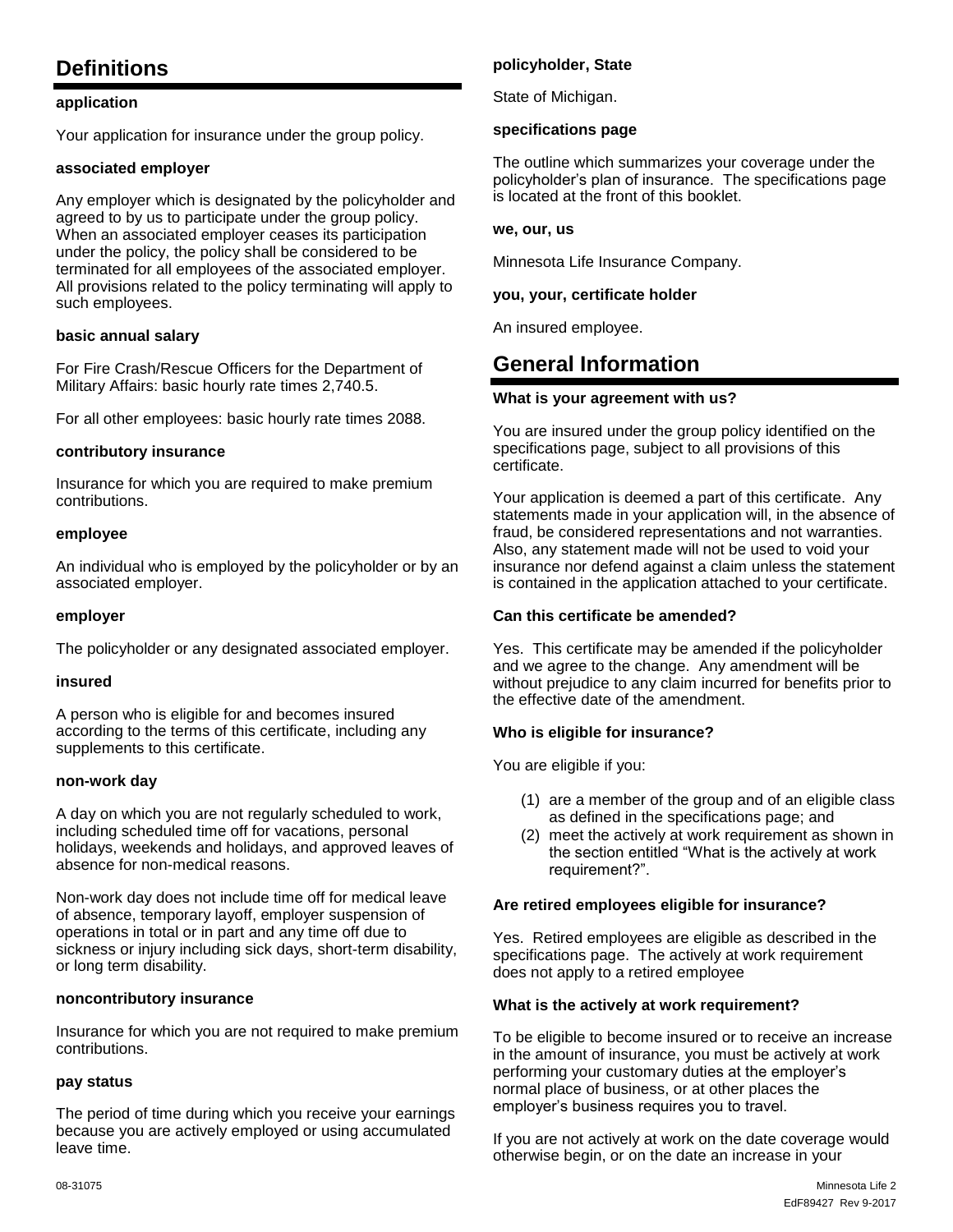amount of insurance would otherwise be effective, you will not be eligible for the coverage or increase until you return to active work. However, if the absence is on a non-work day, coverage will not be delayed provided you were actively at work on the work day immediately preceding the non-work day.

Except as otherwise provided for in this certificate, you are eligible to continue to be insured only while you remain actively at work.

### **When does insurance become effective?**

Insurance becomes effective on the date you meet all eligibility requirements.

# **Death Benefit**

#### **What is the amount of the death benefit?**

The amount of the death benefit is the amount of insurance shown on the specifications page.

### **When will the death benefit be payable?**

We will pay the death benefit upon receipt at our home office of written proof satisfactory to us that you died while insured under this certificate. All payments by us are payable from our home office. The death benefit will be paid in a single sum or by any other method agreeable to us and the beneficiary.

Payment of the death benefit will extinguish our liability under the certificate for which the death benefit has been paid.

#### **What are the proof of death requirements?**

Your beneficiary or representative must request a death claim be submitted by the MI HR Service Center\* or the Office of Retirement Services. This request should be made as soon as reasonably possible.

You must notify the MI HR Service Center\* or the Office of Retirement Services as SOON as possible, but not later than one year after death. Death claims submitted outside of one year will not be accepted.

### **To whom will we pay the death benefit?**

We will pay the death benefit to the beneficiary or beneficiaries. You should designate a beneficiary or beneficiaries when you first enroll under the plan. You can change your beneficiary designation at any time, provided all of the following are true:

- (1) your coverage is in force; and
- (2) we have written consent of all irrevocable beneficiaries; and
- (3) you have not assigned the ownership of your insurance.

*\*Legislative, Judicial, House, Senate, or Auditor General employees should contact their respective Human Resource Office.* 

A beneficiary designation must be made in writing or by any other method made available under the plan. Any beneficiary designation shall take effect as of the date it is signed, but will not affect any payment we make or action we take before receiving the designation.

You may also choose to name a beneficiary that you cannot change without the beneficiary's consent. This is called an irrevocable beneficiary.

If there is more than one beneficiary, each will receive an equal share, unless you have requested another method in your beneficiary designation. To receive the death benefit, a beneficiary must be living at the time of your death. In the event a beneficiary is not living at the time of your death, that beneficiary's portion of the death benefit shall be equally distributed to the remaining surviving beneficiaries. In the event of the simultaneous deaths of you and a beneficiary, the death benefit will be paid as if you survived the beneficiary.

If you designate your spouse as a beneficiary and subsequently get divorced, that beneficiary designation is automatically declared null and void as of the date of the divorce. If you want your ex-spouse to be a beneficiary, you must file a new beneficiary designation stating your ex-spouse as beneficiary.

If there is no eligible beneficiary, or if you do not name one, we will pay the death benefit to:

- (1) your lawful spouse, if living; otherwise
- (2) your natural or legally adopted child (children) in equal shares, if living; otherwise
- (3) your parents in equal shares, if living; otherwise
- (4) your siblings in equal shares, if living; otherwise
- (5) your estate.

# **Termination**

### **When does your coverage terminate?**

Your coverage ends at midnight on the earliest of:

- (1) the last day of the pay period in which you are no longer eligible; or
- (2) the last day of the pay period in which you are no longer approved for coverage by the Civil Service Commission; or
- (3) the day before you enter the Armed Forces on full-time active duty (except for active duty of two weeks or less); or
- (4) the date the group policy is terminated; or
- (5) the day you terminate pay status with the State; or
- (6) the day you enter deferred retirement.

Your pay status will be considered terminated if we are so notified by the Civil Service Commission or if the State stops submitting premium for you.

If a lapse in coverage occurs between the date you separate from employment and the date you begin receiving retirement benefits, you are not eligible to again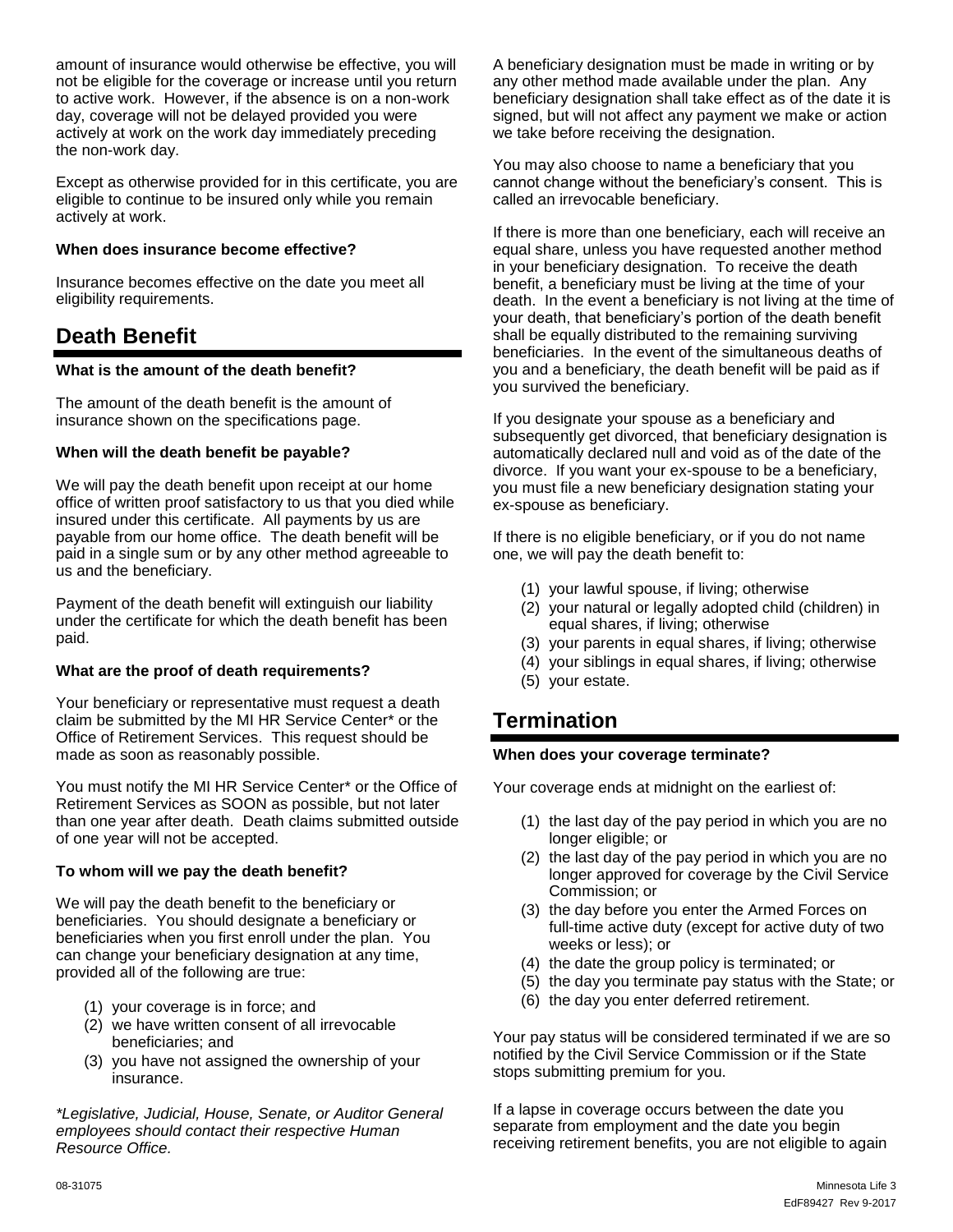be covered for life insurance, unless you return to State employment.

### **Can your coverage be continued during a leave of absence or layoff?**

Yes. You may continue your life insurance coverage during a leave of absence or layoff for up to 12 or 36 months respectively. You must agree to pay the premiums in accordance with the State's direct billing system.

You will receive an application for continuation of insurance which must be completed and submitted within 60 days from the day you are no longer in pay status.

### **Can your coverage be continued during total disability?**

If you become totally disabled for any reason prior to age 65, your life insurance will be continued while you remain in pay status. Thereafter, your active life insurance will be continued at no cost to you if you are declared totally disabled upon presentation of satisfactory evidence of total disability to Civil Service, which is defined as receiving benefits from one of the following:

- (1) The State's Long Term Disability Plan; or
- (2) Social Security Disability coverage; or
- (3) Workers Compensation Insurance; or
- (4) The State's Duty or Non-Duty Disability Retirement Plan.

If you become totally disabled prior to age 65, your amount of insurance being continued will be the amount in force on the day you became disabled. If you are still totally disabled on your 65th birthday, you will be considered retired and your life insurance amount will be reduced to 25% of the coverage in force on the day before you became disabled, and any dependents insurance you have will be reduced to the retiree dependent plan.

If you become totally disabled as described above on or after age 65, your life insurance will be continued at no cost to you at 25% of the coverage in force on the day you became disabled. If you have dependents insurance, it will reduce to the retiree dependents plan.

# **Conversion Right**

# **What is the conversion right?**

You may convert this insurance to a new individual life insurance policy if all or part of your life insurance under the group policy terminates.

# **What is the full conversion right?**

You may convert up to the full amount of terminated insurance if termination occurs because your eligible employment ends or because you enter a class with a lower amount of insurance.

### **What is the limited conversion right?**

Limited conversion is available if, after you have been insured for at least three years, insurance is terminated because:

- (1) the group policy is terminated; or
- (2) the class of employees to which you belong is no longer eligible under the policy.

For a limited conversion, you may convert an amount up to the lesser of:

- (1) \$3,000; and
- (2) the amount of life insurance which terminated minus any amount of group life insurance for which you become eligible under any group policy issued or reinstated by us or any other carrier within 31 days of the date your insurance terminated under the group policy.

### **When is conversion not available?**

Neither the full conversion right nor the limited conversion right is available if your coverage under the group policy terminates due to failure to make, when due, required premium contributions.

### **To what type of policy may you convert?**

Under both the full conversion right and the limited conversion right, you may convert your insurance to any type of individual policy of life insurance then customarily issued by us for purposes of conversion, except term insurance. The individual policy will not include any disability or other supplemental benefits.

#### **How do you convert your insurance?**

You convert your insurance by applying for an individual policy and paying the first premium within 31 days after your group insurance terminates. No evidence of insurability will be required. Call Minnesota Life at 866- 293-6047 if you have questions or need a conversion application sent to you.

#### **How is the premium for the individual policy determined?**

We base the premium for the individual policy on the plan of insurance, your age, and the class of risk to which you belong on the date of the conversion.

### **When is the individual policy effective?**

The individual policy takes effect 31 days after the group insurance provided under the group policy terminates.

#### **What happens if you die during the 31-day period allowed for conversion?**

If you die during the 31-day period allowed for conversion, we will pay a death benefit regardless of whether or not an application for coverage under an individual policy has been submitted. The death benefit will be the amount of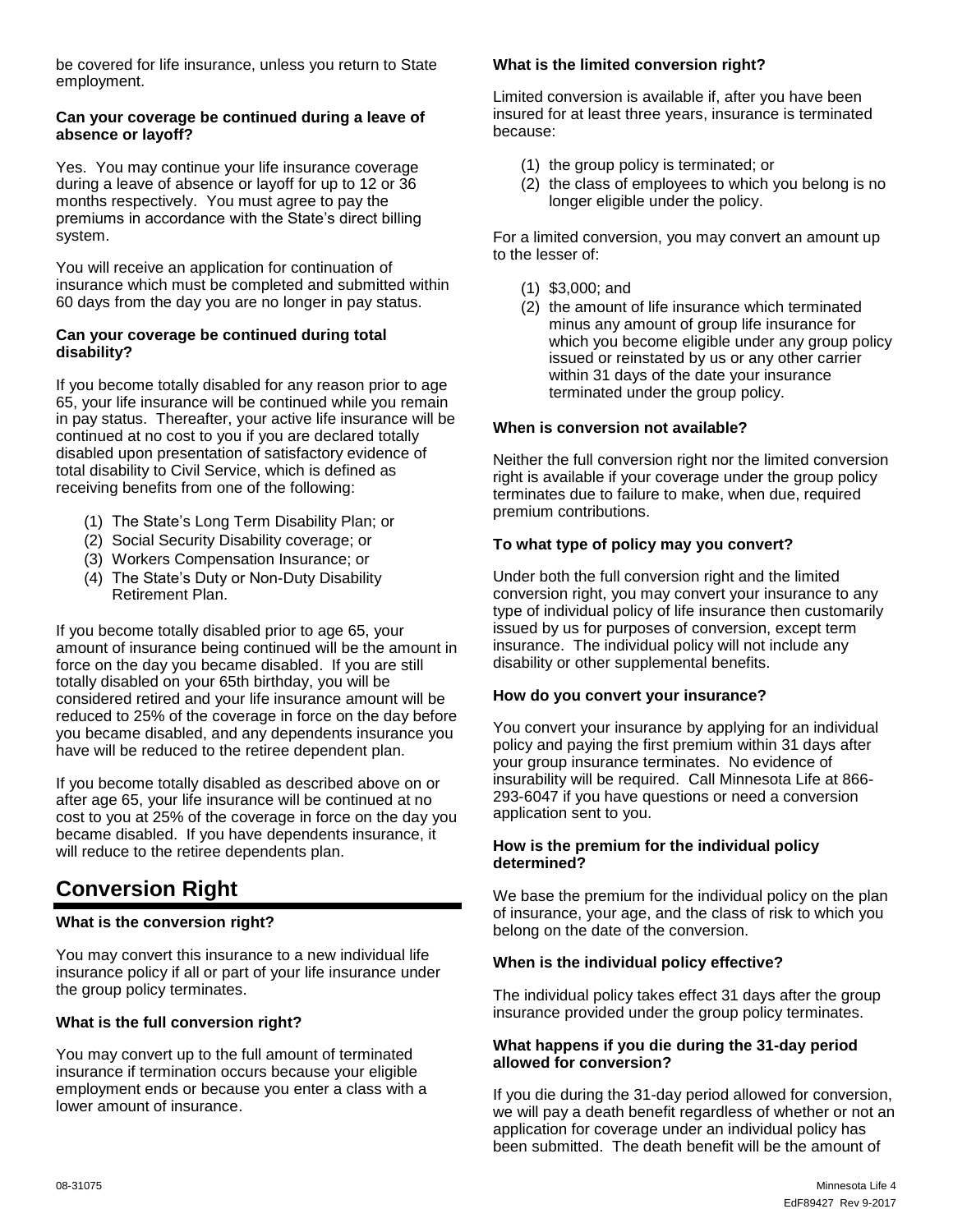insurance you would have been eligible to convert under the terms of the conversion right section.

We will return any premium you paid for an individual policy to your beneficiary named under the group policy. In no event will we be liable under both the group policy and the individual policy.

# **Additional Information**

## **What if your age has been misstated?**

If your age has been misstated, the death benefit payable will be that amount to which you are entitled based on your correct age. A premium adjustment will be made so that the actual premium required at your correct age is paid.

### **When does your insurance become incontestable?**

Except for employee, retiree and dependent eligibility determinations or the non-payment of premiums, after your insurance has been in force during your lifetime for two years from the effective date of your coverage, we cannot contest your coverage. However, if there has been an increase in the amount of insurance for which you were required to apply, then, to the extent of the increase, any loss which occurs within two years of the effective date of the increase will be contestable.

Any statements you make in your application as defined under this certificate will, in the absence of fraud, be considered representations and not warranties. Also, any statement you make will not be used to void your insurance, nor defend against a claim, unless the statement is contained in your application.

### **Who is the owner of this coverage?**

Unless assigned otherwise, you, the insured employee, are the owner of the coverage provided under this certificate. Only the owner has the right to exercise ownership rights under the certificate, including but not limited to naming or changing a beneficiary, electing conversion to an individual policy, electing to change or cancel contributory insurance or assigning any or all ownership rights.

### **Can your insurance be assigned?**

Yes. However, we will not be bound by an assignment of a certificate or of any interest in such certificate unless the assignment is made in writing or through any other method made available under the plan and we send the owner an acknowledgement of the assignment.

We are not responsible for the validity of any assignment. You are responsible for ensuring that the assignment is legal in your state and that it accomplishes your intended goals. If a claim is based on an assignment, we may require proof of interest of the claimant.

#### **Can a change of ownership for a certificate be requested?**

Yes. A change of ownership is a type of assignment. All provisions for assignments apply to ownership changes.

### **Is the policyholder required to maintain records?**

Yes. The policyholder is required to maintain adequate records of any information necessary for us to administer this certificate. We can have access to the records at any reasonable time agreed upon by the policyholder and us.

If a clerical error is made in keeping records on the insurance under the group policy, it will not affect otherwise valid insurance. A clerical error does not continue insurance which is otherwise stopped. If an error causes a change in premium payment, we will make a fair adiustment.

### **Will the provisions of this certificate conform with state law?**

Yes. If any provision in this certificate, or in the provisions of the group policy, is in conflict with the laws of the state governing the certificates or the group policy, the provision will be deemed to be amended to conform to such laws.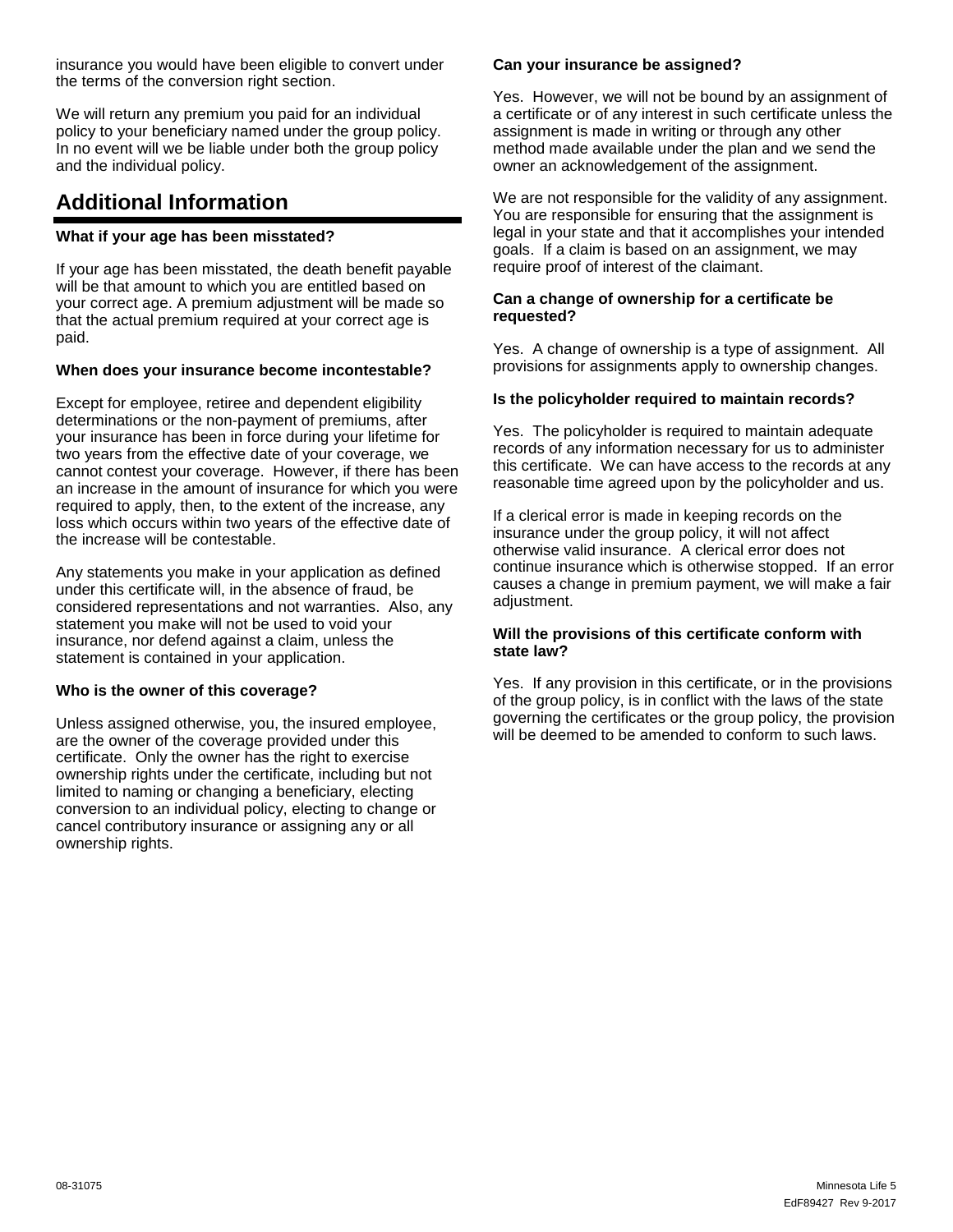# **Accidental Duty Death Benefit Certificate Supplement**

**Minnesota Life Insurance Company** - A Securian Company 400 Robert Street North • St. Paul, Minnesota 55101-2098

# **General Information**

This certificate supplement is subject to every term, condition, exclusion, limitation, and provision of your certificate unless otherwise expressly provided for herein. Coverage under this supplement will not be included in any insurance issued under the conversion right section of your certificate.

### **What does this supplement provide?**

This supplement provides a benefit for your accidental death which occurs as a result of an accidental injury that occurs while performing the duties of your employment with the policyholder or a participating employer.

# **Accidental Duty Death Benefit**

### **What does accidental duty death mean?**

Accidental duty death as used in this supplement means that your death results, directly and independently of all other causes, from an accidental injury which is unintended, unexpected, and unforeseen, and which occurs while you are performing the duties of your employment with the policyholder or a participating employer.

The injury must occur while your coverage under this supplement is in force. Your death must occur within 180 days after the date of the injury.

In no event will we pay the accidental duty death benefit where your death results from or is caused directly or indirectly by any of the following:

- (1) suicide or attempted suicide, whether sane or insane; or
- (2) war or any act of war, whether declared or undeclared; or
- (3) intentionally self-inflicted injuries; or
- (4) an accident while traveling between your work station and home, either as a pedestrian or in a private automobile, common carrier, carpool or vanpool (whether private or State sponsored), unless you are in official travel status.
- (5) an illness, including a heart attack or stroke, except for an illness which directly results from a covered occupational accident.

#### **What is the amount of the accidental duty death benefit?**

The amount of the benefit is shown on the specifications page.

#### **When will the accidental duty death benefit be payable?**

We will pay the accidental duty death benefit upon receipt at our home office of written proof satisfactory to us that you died as a result of an accidental injury while performing the duties of your employment with the policyholder or a participating employer. All payments by us are payable from our home office. The benefit will be paid in a single sum or by any other method agreeable to us and the beneficiary.

#### **To whom do we pay the benefit?**

We pay the accidental duty death benefit to the person or persons entitled to receive the life insurance benefit under the terms of your certificate, unless you have named a different beneficiary for this coverage. All provisions of the certificate related to beneficiary designation will apply to a designation under this coverage.

# **Termination**

#### **When does your coverage under this supplement terminate?**

Your coverage ends on the earliest of:

- (1) the date you are no longer covered for life insurance under the group policy; or:
- (1) the date the Accidental Duty Death Benefit Certificate Supplement is terminated from the group policy; or
- (2) the date the group policy is terminated.

# **Additional Information**

#### **Do we have the right to obtain independent medical verification?**

Yes. Where not prohibited by law, we reserve the right to require and pay for an autopsy.

Sayl. thisting Olaft M. Hen

Secretary **President**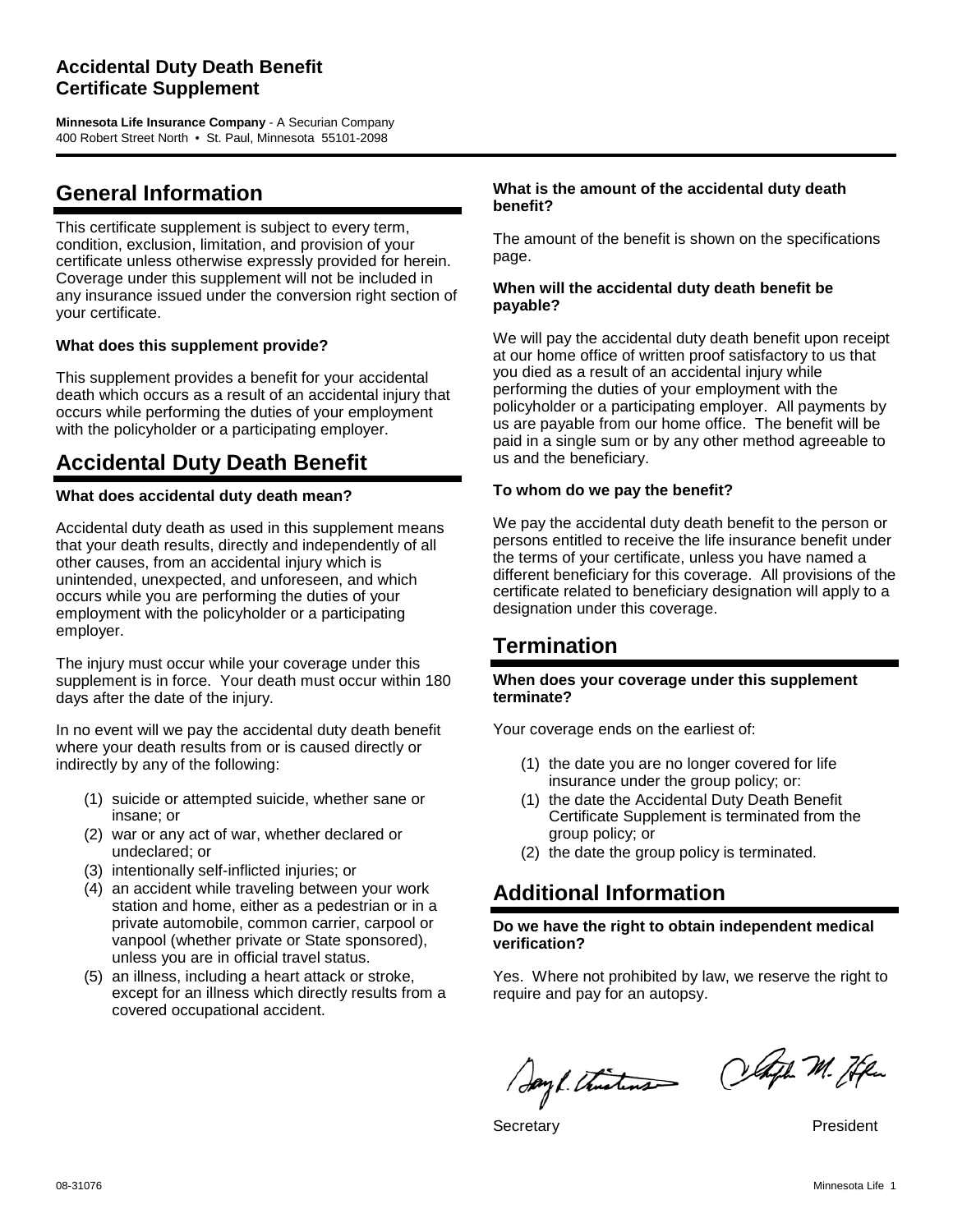# **Dependent Term Life Insurance Certificate Supplement**

**Minnesota Life Insurance Company** - A Securian Company 400 Robert Street North • St. Paul, Minnesota 55101-2098

# **General Information**

This certificate supplement is issued in consideration of the required premium and is subject to every term, condition, exclusion, limitation, and provision of your certificate unless otherwise expressly provided for herein.

#### **What does this supplement provide?**

This supplement provides insurance on the lives of your eligible dependents.

#### **What members of your family are eligible for insurance under this supplement?**

The following members of your family are eligible for insurance under this supplement:

- (1) your lawful spouse; and
- (2) your children by birth, legal adoption, or legal guardianship, who have attained the age of 14 days but have not attained the age of 23 years, who are unmarried and who are dependent upon you for at least 50% of their support; and
- (3) any other unmarried children who have attained the age of 14 days but have not attained the age of 23 years, who live with you and are dependent upon you for at least 50% of their support.

The following are not eligible for dependents insurance:

- (1) your divorced spouse or any married child; or
- (2) a child who has been legally adopted by another person (insurance ends on the date custody is assumed by the adoptive parents); or
- (3) anyone eligible for insurance as an employee or retiree; or
- (4) a spouse or child who is in the armed forces of any country, except for active duty of two weeks or less; or
- (5) a child less than 14 days old or a child 23 years old or older, except for an incapacitated child as described elsewhere in this supplement.

If both parents of a child qualify as eligible employees under the group policy, the child shall be considered a dependent of only one parent for purposes of this supplement.

Any dependent who, subsequent to the effective date of this supplement, meets the requirements of this provision will become insured on the date he or she so qualifies.

#### **Can coverage be continued for an incapacitated child?**

Yes. Insurance for a mentally or physically incapacitated child who attains age 23 while insured under this supplement may be continued if the child:

- (1) is chiefly dependent upon you for support; and
- (2) is not capable of self-sustaining employment.

The insurance will continue only if you provide proof of the child's incapacity:

- (1) no later than 31 days prior to the child's attainment of age 23; and
- (2) thereafter as may be required, but not more often than once every two years.

If your enrolled dependent is an incapacitated child, your coverage for the child will automatically continue at and beyond age 23 as long as he or she became incapacitated prior to age 23, continues to be incapacitated, and provided coverage does not terminate for any other reason.

Contact the MI HR Service Center\* or the Office of Retirement Services for additional information. You may be periodically asked for proof that your child remains incapacitated.

#### **When does insurance on a dependent become effective?**

In order to insure your eligible dependents, you must request the coverage in the manner made available by the policyholder, and agree to pay the necessary premium contribution . If the MI HR Service Center\* receives the request and any applicable supporting documentation within 31 days from the day you become employed in an eligible position, your dependents insurance will take effect the beginning of the following pay period after you've requested the enrollment through the MI HR Service Center\*.

If you waive coverage for your dependents during your initial enrollment period, you may enroll for dependents coverage only during a subsequent annual insurance open enrollment.

However, if you do not have a dependent when you are first eligible for employee life insurance, the MI HR Service Center\* must receive your request no later than 31 days from the date you first acquire an eligible dependent.

*\*Legislative, Judicial, House, Senate, or Auditor General employees should contact their respective Human Resource Office.*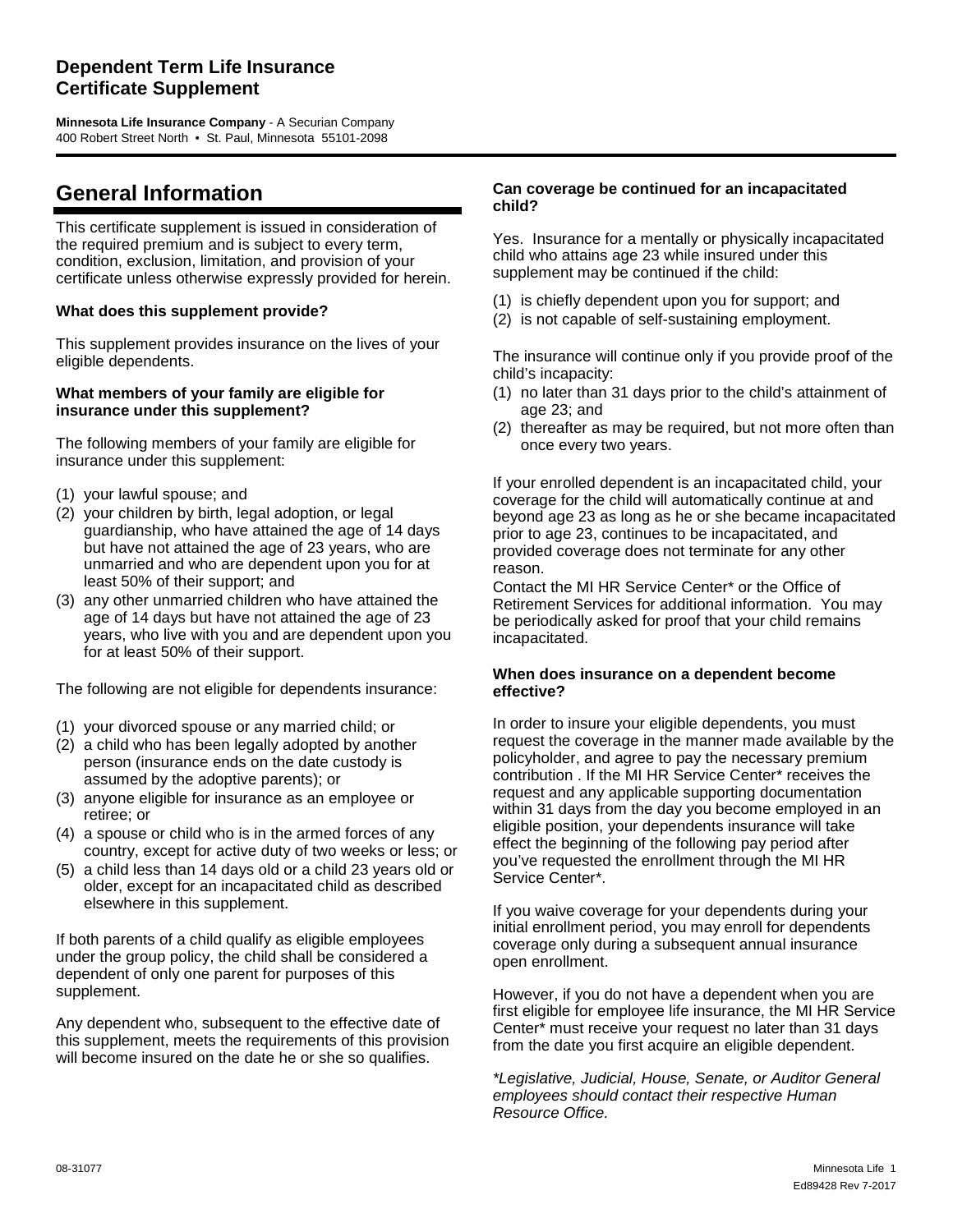# **Death Benefit**

#### **What is the amount of life insurance on each insured dependent?**

The amount of life insurance on each insured dependent is shown on the specifications page.

### **To whom will we pay the death benefit?**

The death benefit payable under this supplement will be paid to:

- (1) you, if living; otherwise
- (2) your lawful spouse, if living; otherwise
- (3) your natural or legally adopted child (children) in equal shares, if living; otherwise
- (4) the estate of the last survivor of the above.

# **Termination**

#### **When does an insured dependent's coverage under this supplement terminate?**

An insured dependent's coverage ends at midnight on the earliest of:

- (1) the day before the dependent no longer meets the eligibility requirements. In the case of divorce, the date of the divorce; or
- (2) the date a premium contribution for dependents insurance is due and unpaid; or
- (3) the date the policy is terminated; or
- (4) the date the Dependents Term Life Insurance Certificate Supplement is terminated from the group policy; or
- (5) the day before a dependent enters the armed forces on full-time active duty, except for active duty of two weeks' duration or less; or
- (6) the date you are no longer covered under the group policy, except that retiree dependents life insurance may be continued after your death if you were covered as a retiree and surviving dependents continue to receive a pension benefit after your death.

# **Additional Information**

#### **What is the spouse conversion right under this supplement?**

If an insured spouse's coverage under this supplement terminates because of your death or because your employment ends, your spouse may convert the insurance to a policy of individual insurance with Minnesota Life.

All other conditions and provisions of the conversion right section of your certificate to which this supplement is attached will apply to a spouse converting his or her coverage.

Say L. Thistine

Celaft M. Hfm

Secretary **President**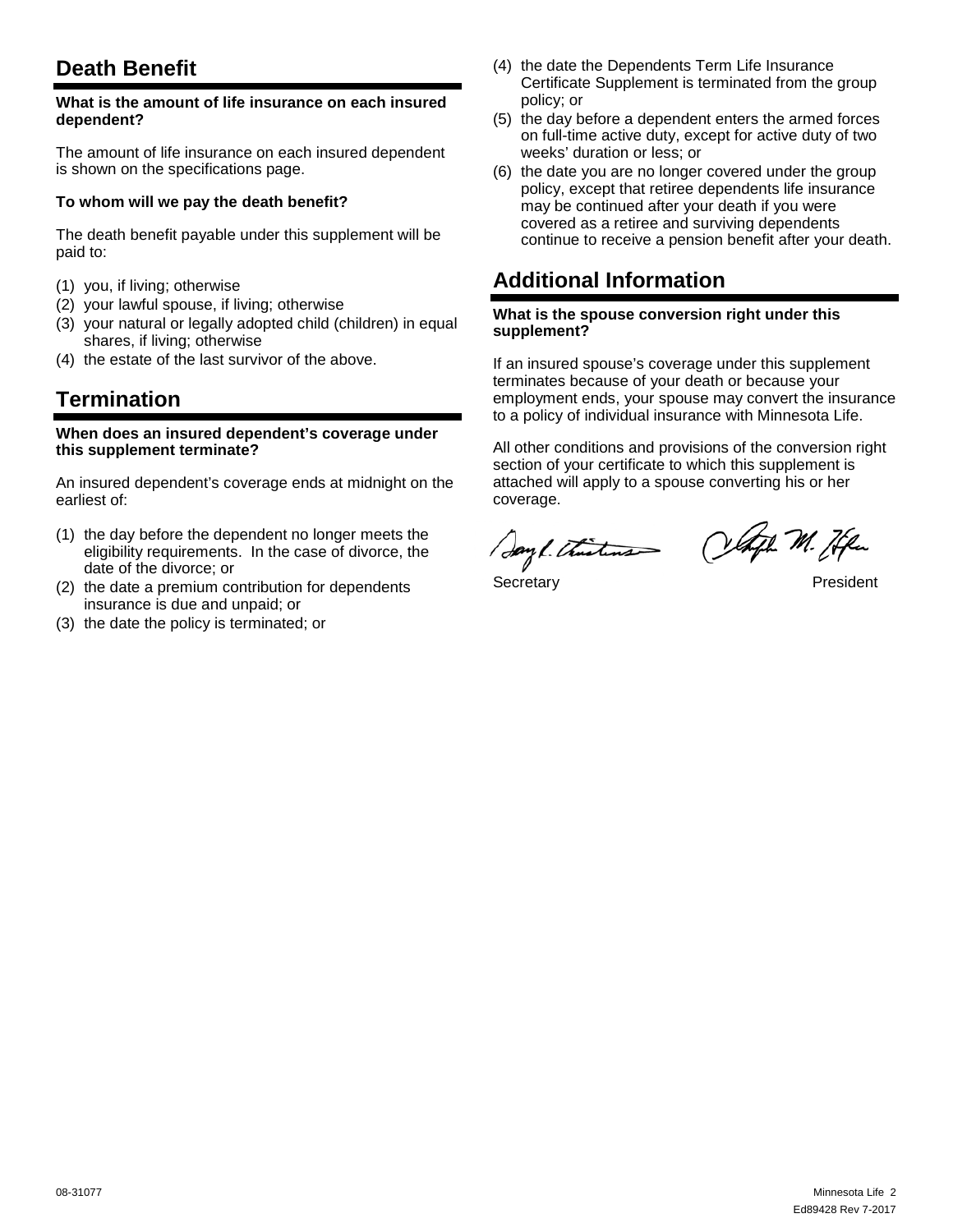# **Accelerated Benefits Certificate Supplement**

**Minnesota Life Insurance Company** - A Securian Company 400 Robert Street North • St. Paul, Minnesota 55101-2098

Benefits received under this Accelerated Benefits Certificate Supplement may be taxable. You should seek assistance from a personal tax advisor prior to requesting an accelerated payment of death benefits.

# **General Information**

This certificate supplement is subject to every term, condition, exclusion, limitation, and provision of your certificate unless otherwise expressly provided for herein.

### **What does this supplement provide?**

This supplement provides for the accelerated payment of either the full or a partial amount of an insured's death benefit provided under your certificate. If an insured has a terminal condition as defined in this supplement, you may request an accelerated payment of the applicable death benefit.

### **What is a terminal condition?**

A terminal condition is a condition caused by sickness or accident which directly results in a life expectancy of 12 months or less. We must be given medical evidence that satisfies us that you have a terminal condition. That evidence must include certification by a physician. For purposes of this supplement, a physician is an individual who is licensed to practice medicine or treat illness in the state in which treatment is received. The physician cannot be you or your spouse, children, parents, grandparents, grandchildren, brothers or sisters, or the spouse of any such individuals.

# **Accelerated Benefit**

### **Who may request an accelerated payment of the death benefit?**

You may request an accelerated payment of the insurance on your life or on the life of a spouse or dependent child insured under your certificate.

### **When can an accelerated benefit be requested?**

An accelerated benefit can be requested any time, provided the following conditions are met:

- (1) the insurance is in force and all premiums due are fully paid; and
- (2) you are the sole owner of the certificate; and
- (3) the certificate does not have an irrevocable beneficiary; and

(4) application is made in writing or through any other method made available by us under the group policy and in a form which is satisfactory to us.

#### **Is there a minimum or maximum death benefit eligible for an accelerated benefit?**

Yes. The minimum death benefit to be eligible for an accelerated benefit under this supplement is \$10,000. There is no maximum death benefit that can be accelerated.

### **Is a partial accelerated benefit available?**

Yes. You may choose to accelerate only a portion of an insured's death benefit, providing the remaining amount of insurance is at least \$25,000. This is called a partial accelerated benefit.

You may reapply for the payment of the remaining amount of insurance at any time. However, we may ask for further satisfactory evidence that the insured meets all requirements for the accelerated benefit.

### **When will we pay an accelerated benefit?**

We will pay an accelerated benefit upon receipt at our home office of written proof satisfactory to us that you meet the requirements herein.

The accelerated benefit will be paid in a single sum or by any other method agreeable to you and us.

### **To whom will we pay accelerated benefits?**

We will pay the accelerated benefit to you unless you validly assign it otherwise.

### **What is the effect on the insured's coverage of the receipt of an accelerated benefit?**

If you elect to accelerate the full amount of an insured's death benefit, the insured's coverage and all other benefits under the certificate and any certificate supplements for that insured will end. If it is your death benefit being accelerated, any spouse or child life insurance will terminate, though spouse coverage may be converted to a policy of individual life insurance according to the conversion right section of the certificate.

If a partial accelerated benefit is chosen, coverage will remain in force and premiums will be reduced accordingly. The remaining amount of insurance under your certificate will be the full amount of insurance minus the amount of insurance that was accelerated.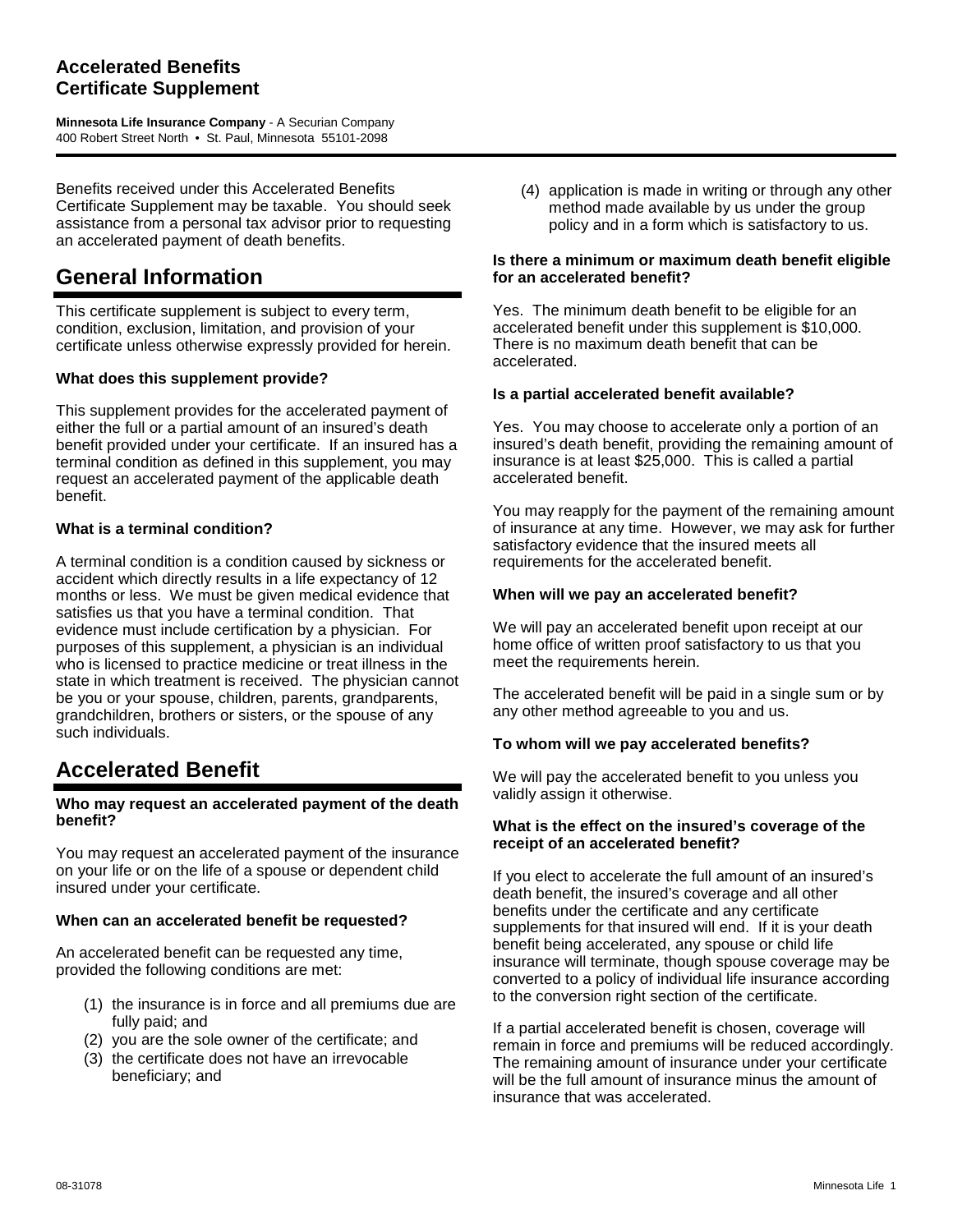# **Termination**

#### **When does an insured's coverage under this supplement terminate?**

An insured's Accelerated Benefits coverage terminates on the earliest of:

- (1) the date the insured is no longer insured for life insurance under the certificate; or
- (2) the date the Accelerated Benefits Certificate Supplement is terminated from the group policy; or
- (3) the date the group policy is terminated.

# **Additional Information**

### **Is the request for an accelerated benefit voluntary?**

Yes. An accelerated benefit will be made available on a voluntary basis only. An accelerated benefit under this supplement is not intended to cause an involuntary reduction of the death benefit ultimately payable to the beneficiary. Therefore, an accelerated benefit is not available if you:

- (1) are required by law to use this option to meet the claims of creditors, whether in bankruptcy or otherwise; or
- (2) are required by a government agency to use this option in order to apply for, obtain, or keep a government benefit or entitlement.

#### **Do we have the right to obtain independent medical verification?**

Yes. We retain the right to have you medically examined at our expense to verify your medical condition. We may do this as often as reasonably required while an accelerated benefit is being considered or paid.

Sayl. thisting Olafh. M. Hen

Secretary **President**